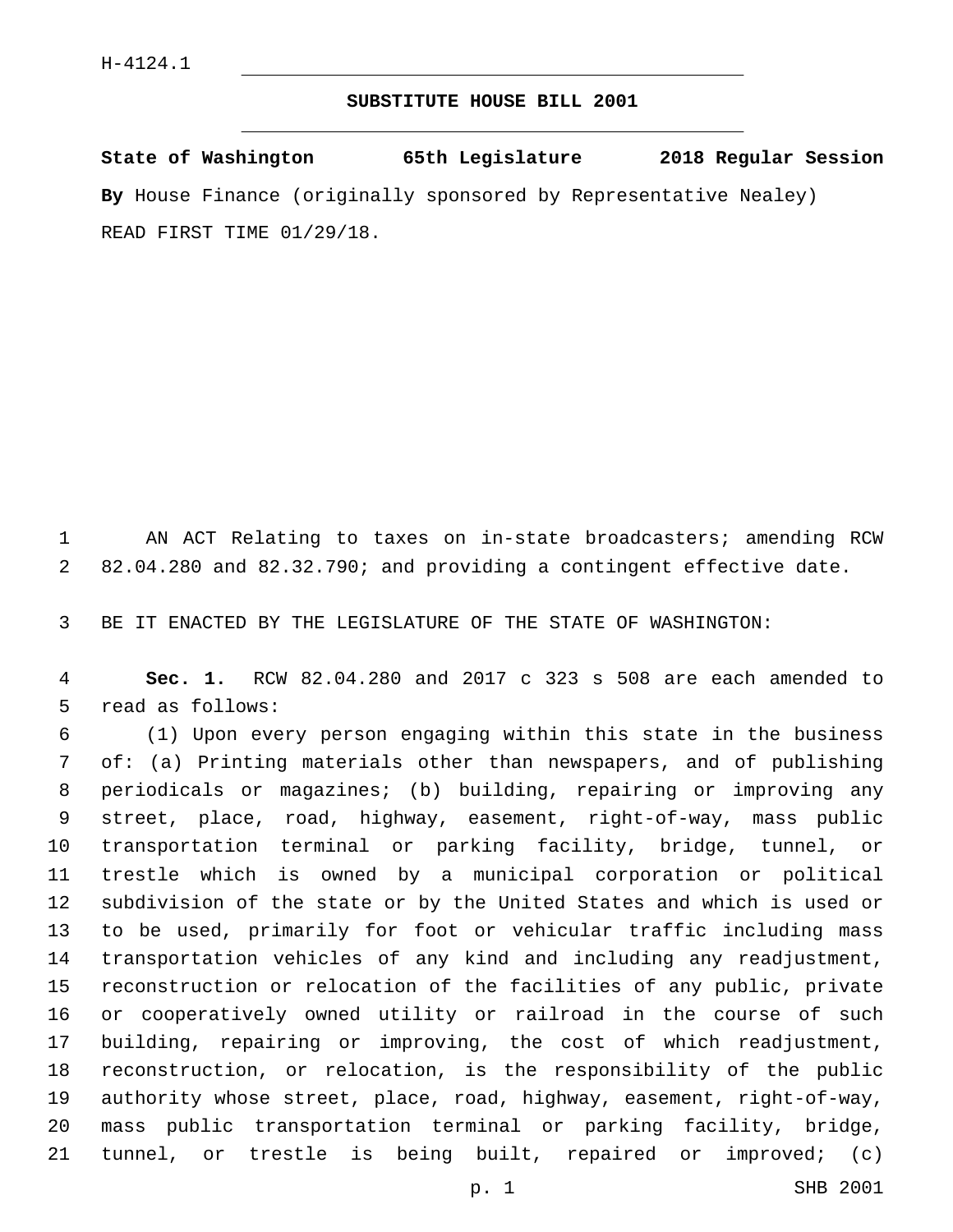extracting for hire or processing for hire, except persons taxable as extractors for hire or processors for hire under another section of this chapter; (d) operating a cold storage warehouse or storage warehouse, but not including the rental of cold storage lockers; (e) representing and performing services for fire or casualty insurance companies as an independent resident managing general agent licensed under the provisions of chapter 48.17 RCW; (f) radio and television 8 broadcasting, ((excluding network, national and regional advertising computed as a standard deduction based on the national average 10 thereof as annually reported by the federal communications commission, or in lieu thereof by itemization by the individual broadcasting station, and excluding that portion of revenue represented by the out-of-state audience computed as a ratio to the station's total audience as measured by the 100 micro-volt signal 15 strength and delivery by wire)) but excluding revenues from network, national, and regional advertising computed either: (i) As a standard deduction that the department must publish by rule by September 30, 2018, and by September 30th of every fifth year thereafter, based on 19 the national average thereof as reported by the United States census bureau's economic census; or (ii) in lieu thereof by itemization by the individual broadcasting station, and excluding that portion of revenue represented by the out-of-state audience computed as a ratio to the broadcasting station's total audience as measured by the .5 millivolt/meter signal strength contour for AM radio, the one millivolt/meter or sixty dBu signal strength contour for FM radio, the twenty-eight dBu signal strength contour for television channels two through six, the thirty-six dBu signal strength contour for television channels seven through thirteen, and the forty-one dBu signal strength contour for television channels fourteen through 30 sixty-nine with delivery by wire, satellite, or any other means, if any; (g) engaging in activities which bring a person within the definition of consumer contained in RCW 82.04.190(6); as to such persons, the amount of tax on such business is equal to the gross income of the business multiplied by the rate of 0.484 percent.

 (2) For the purposes of this section, the following definitions apply unless the context clearly requires otherwise.

 (a) "Cold storage warehouse" means a storage warehouse used to store fresh and/or frozen perishable fruits or vegetables, meat, seafood, dairy products, or fowl, or any combination thereof, at a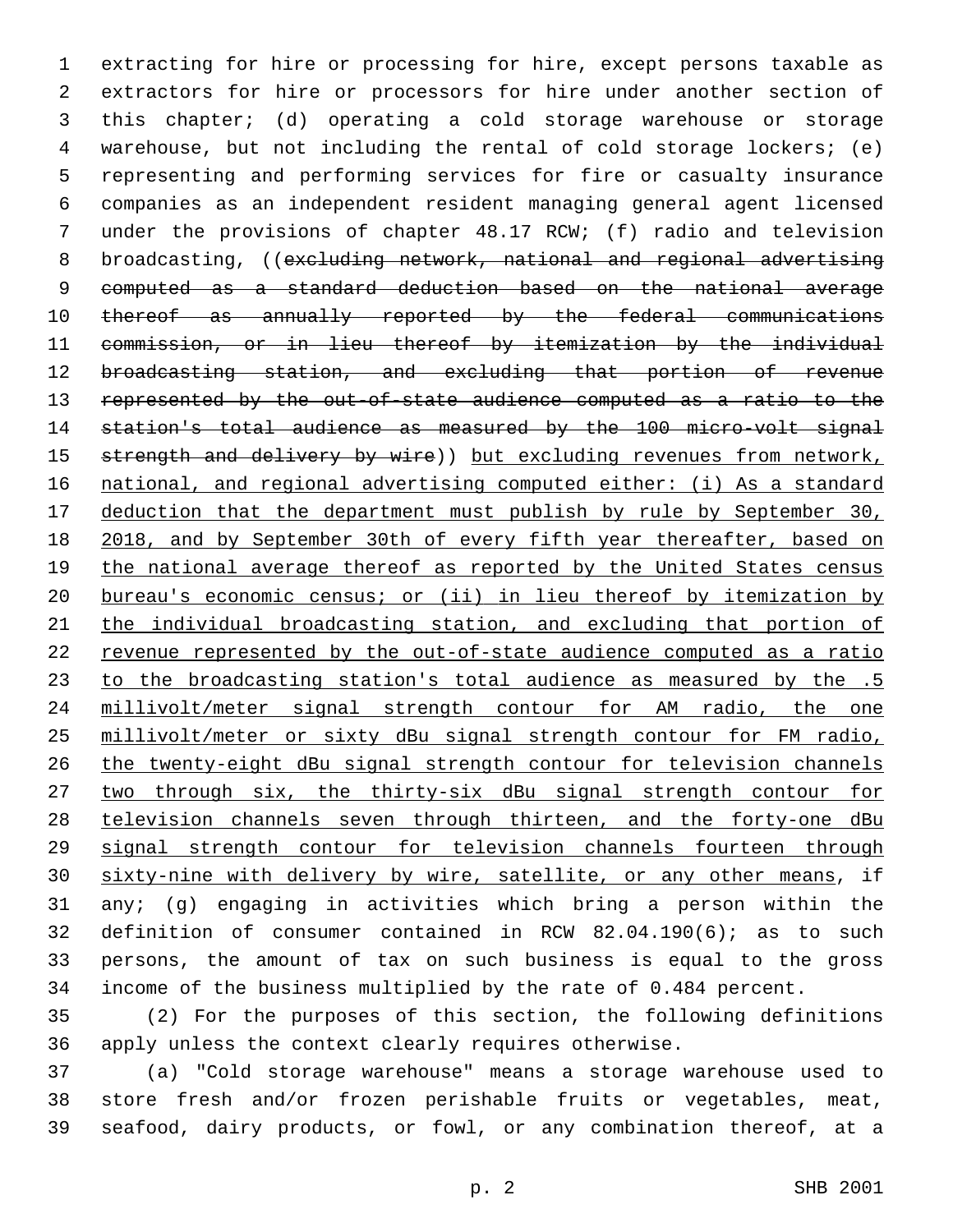desired temperature to maintain the quality of the product for 2 orderly marketing.

 (b) "Storage warehouse" means a building or structure, or any part thereof, in which goods, wares, or merchandise are received for storage for compensation, except field warehouses, fruit warehouses, fruit packing plants, warehouses licensed under chapter 22.09 RCW, public garages storing automobiles, railroad freight sheds, docks and wharves, and "self-storage" or "mini storage" facilities whereby customers have direct access to individual storage areas by separate entrance. "Storage warehouse" does not include a building or structure, or that part of such building or structure, in which an activity taxable under RCW 82.04.272 is conducted.

 (c) "Periodical or magazine" means a printed publication, other than a newspaper, issued regularly at stated intervals at least once every three months, including any supplement or special edition of 16 the publication.

 **Sec. 2.** RCW 82.32.790 and 2017 3rd sp.s. c 37 s 526 are each 18 amended to read as follows:

19 (1)(a) Section 2, chapter . . ., Laws of 2018 (section 2 of this act), sections 510, 512, 514, 516, 518, 520, 522, and 524, chapter 37, Laws of 2017 3rd sp. sess., sections 9, 13, 17, 22, 24, 30, 32, and 45, chapter 135, Laws of 2017, sections 104, 110, 117, 123, 125, 129, 131, and 150, chapter 114, Laws of 2010, and sections 1, 2, 3, and 5 through 10, chapter 149, Laws of 2003 are contingent upon the siting and commercial operation of a significant semiconductor microchip fabrication facility in the state of Washington by January 27 1, 2024.

(b) For the purposes of this section:28

 (i) "Commercial operation" means the same as "commencement of 30 commercial production" as used in RCW 82.08.965.

 (ii) "Semiconductor microchip fabrication" means "manufacturing semiconductor microchips" as defined in RCW 82.04.426.

 (iii) "Significant" means the combined investment of new buildings and new machinery and equipment in the buildings, at the commencement of commercial production, will be at least one billion dollars.36

 (2) The sections referenced in subsection (1) of this section take effect the first day of the month in which a contract for the construction of a significant semiconductor fabrication facility is